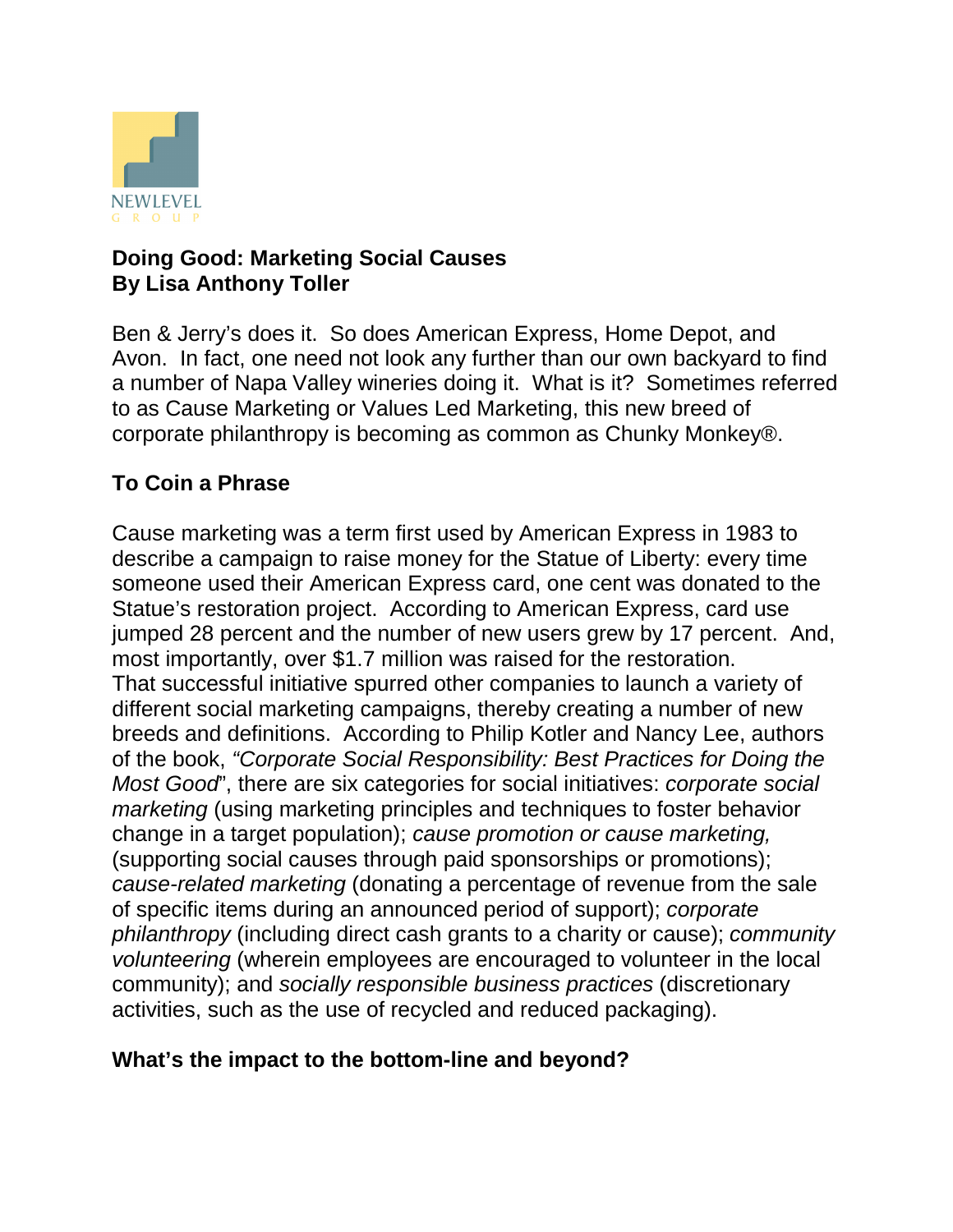No matter what form their social corporate initiative may take, research suggests that companies benefit from supporting social causes. According to surveys conducted by Cone Inc., a marketing consultancy in Boston, 81 percent of US consumers are more likely to switch brands to support a cause (when price and quality are equal). This figure rose 27 points from 54 percent similarly polled before September 11, 2001.

The potential benefits to nonprofits are far greater than the dollars raised on their behalf. A recent study by the Arthritis Foundation indicated that consumer perception of the foundation was improved by their third-party alliances. The study was conducted to respond to concerns among AF stakeholders about the impact of corporate alliances.

"We were surprised by the extent to which our alliances improved overall perceptions," said Mary Norman, group vice president of strategic marketing alliances. "There was a suspicion that an alliance could damage perceptions of your organization, but the study showed quite the opposite."

### **Win-Win in Wine Country**

# *Turnbull Wine Cellars & Napa Humane Society*

Examples abound in Napa Valley of wineries engaged in supporting social causes. One such example is Turnbull Wine Cellar's alliance with the Napa Humane Society to create and promote their annual fundraising event, Cause for the Paws.

Conceived by Turnbull General Manager, Tersilla Gregory and her crew during a staff meeting, Cause for the Paws reflects the company's humanitarian values. "We are all animal lovers - our employees here at Turnbull are parents to everything from cats and dogs, birds and even goats", stated Gregory.

Gregory solicited the help of other "animal friendly" wineries including, Frog's Leap, Stags' Leap Winery, Toad Hollow Winery, Duckhorn Vineyards, Eagle & Rose, Ravenswood, Mutt Lynch Winery, Swanson Vineyards & Winery, Cardinale, Honig, Paraduxx, Stag's Leap Wine Cellars, Chameleon Cellars, and Robert Mondavi Winery's Stags Leap District wines to pour wines at the event.

## **Sutter Home Winery** & **City of Hope**

A very personal connection drove Sutter Home's decision to embark on a cause marketing campaign to help find a cure for breast cancer. In 2001,